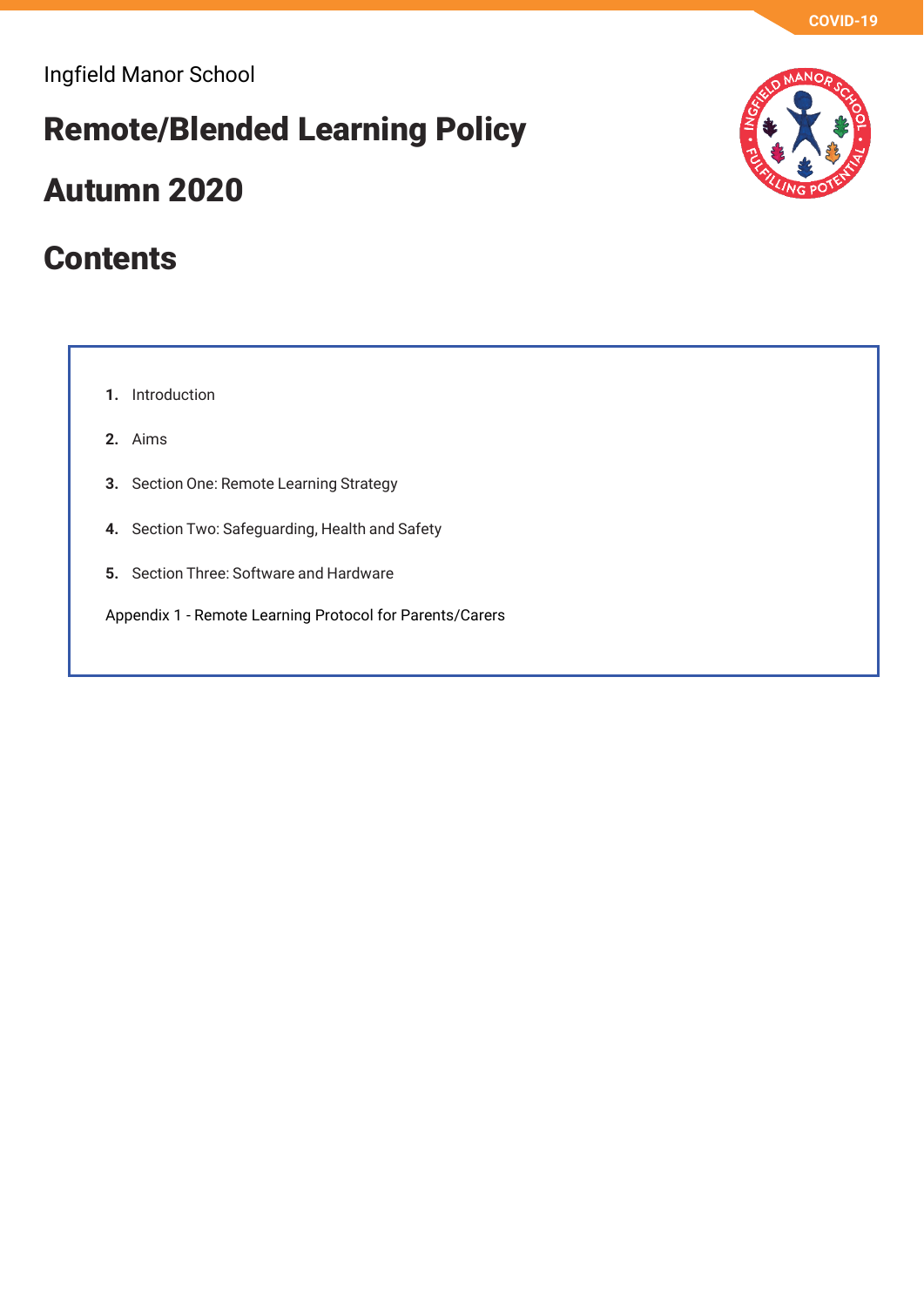#### **Introduction**

During the school closures in response to the coronavirus (COVID-19) outbreak in the UK, schools found they had to quickly adapt to providing students with learning opportunities they could access from home. Over the course of the subsequent lockdown period, school leaders and teachers had to develop systems for delivering home learning to their students for a significant amount of time. Now that schools have reopened to all students and classroom learning is returning largely to 'normal', it is more important than ever to have a plan in place to support any potential home learning for classes, year groups or the whole school, should a need to isolate or close again happen during the ongoing pandemic.

To be fully prepared in the event of future closures, partial closures or isolation of bubbles, Ingfield Manor School has carefully considered, consulted on and developed this policy for remote learning. The overarching goal is to enable students to access high-quality teaching and learning even when they are unable to attend school. The policy outlines how teachers and other school staff will work to provide remote learning, whether they are delivering blended learning through the provision of both in-school and online lessons, or only accessing online home learning.

#### **Aims**

The aims of this policy are in line with current government guidance on schools reopening from September 2020.

The specific aims are:

- to plan and outline how and when the remote learning policy will be implemented in Ingfield Manor School;
- to support all students in their access to highquality remote teaching and learning;
- to provide a clear remote learning strategy, including how and when learning should be assigned remotely, how it will be communicated, how students will submit work and how they will receive feedback on submitted work;
- to anticipate, identify and address any concerns associated with remote learning, relating to safeguarding, data protection, and health and safety;
- to make staff roles and responsibilities clear in relation to remote learning;
- to declare the software and online tools approved for use by Ingfield Manor School to support remote learning;
- to declare how and when Ingfield Manor School will support the delivery of home learning by staff, including the possible provision of hardware.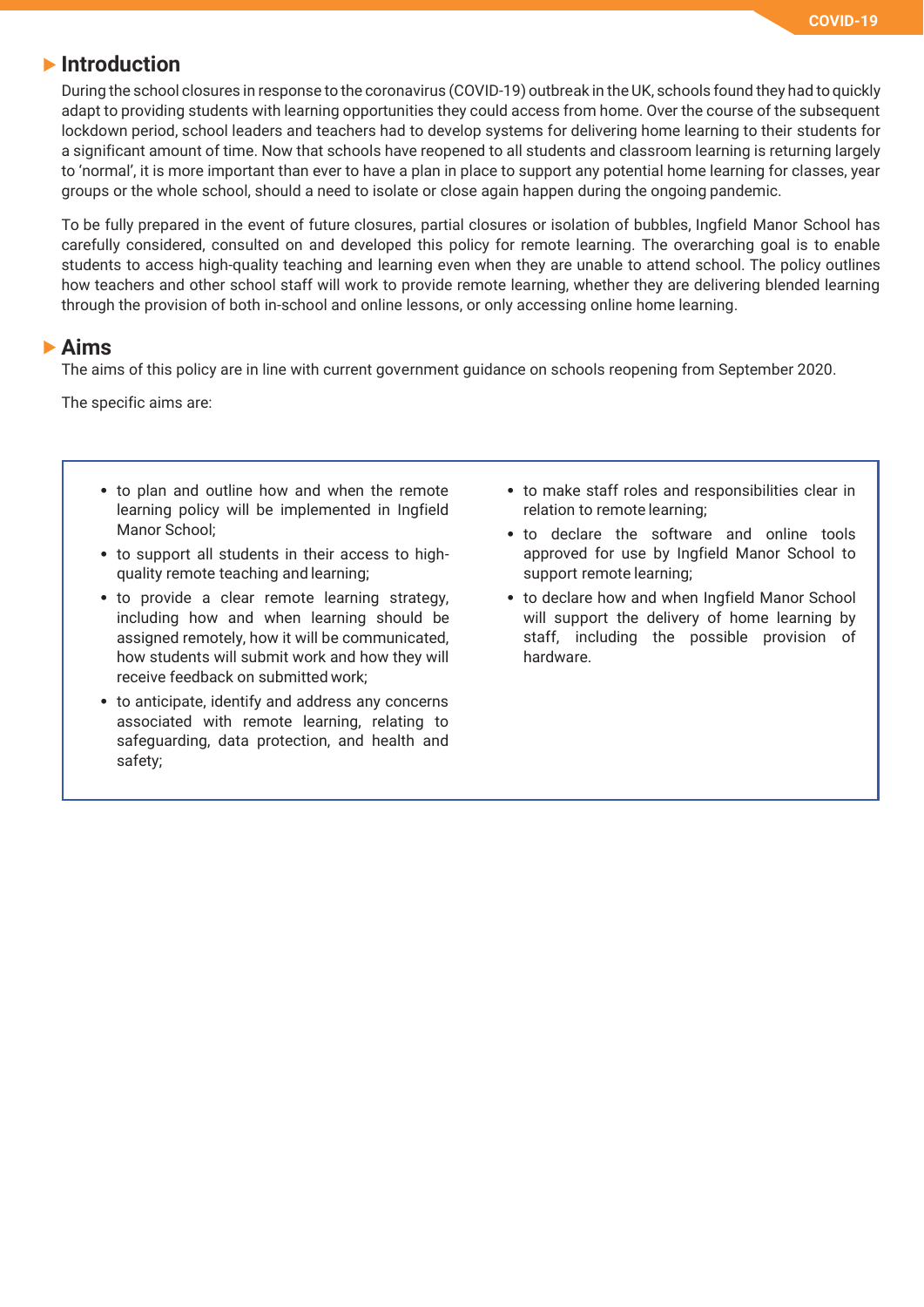## **Section One: Remote Learning Strategy**

### **Circumstances where this policy will become operational**

The systems and procedures outlined in this remote learning policy will come into effect under any of the following circumstances:

- a student, groups of students, class or bubble are required to self-isolate at home
- if a member of staff is required to self-isolate but able to work from home
- in the implementation of a local area lockdown and subsequent school closure

#### **Systems and digital workspaces**

At Ingfield Manor School, we recognise that different families have access to and prefer different online platforms. Therefore, we will liaise with families to decide whether to use Zoom, Skype or Microsoft Teams. To ensure compliance with GDPR, we will not record sessions and sessions will be 1:1.

Staff working from home will not connect with students at home, unless a member of staff at school is also part of the meeting.

Parents are required to complete a consent form for online learning, which includes details with respect to 'acceptable use' (see appendix 1)

#### **Lesson sequences, content and planning**

As all learning at Ingfield Manor School is individualised, the content of lessons will be personalised.

Where possible, remote learning will follow the teaching sequence in school, which may include consolidation of learning, as well as new learning.

At Ingfield Manor School, we recognise that students require significant facilitation by family to enable them to access learning, especially motor learning and hand/foot task. Therefore, we will agree with families the times and type of lessons that will be delivered remotely.

As well as the option for lessons to be carried out virtually, Ingfield Manor School will send resources, either via email or in the post and then connect online so the student can share what they have done.

#### **Video and live lessons**

All online contact will be live. Due to the nature of learning for the students at Ingfield Manor School, the most appropriate member of the team will connect online to support the student and their family with the learning.

#### **Communication and visibility**

As per advice from our Data Protection Officer, we are unable to facilitate students interacting with their peers when all are at home. However, we can enable a student at home to connect with their peers in school, as all interaction will be supervised by staff members.

All members of the staff team can be involved in communication with the student, to support them with learning across the curriculum.

### **Providing students with feedback**

Students' understanding/ progress is checked regularly and systematically during virtual lessons, with misconceptions being addressed immediately. Clear direct feedback is provided, including next steps, to support the student's progress.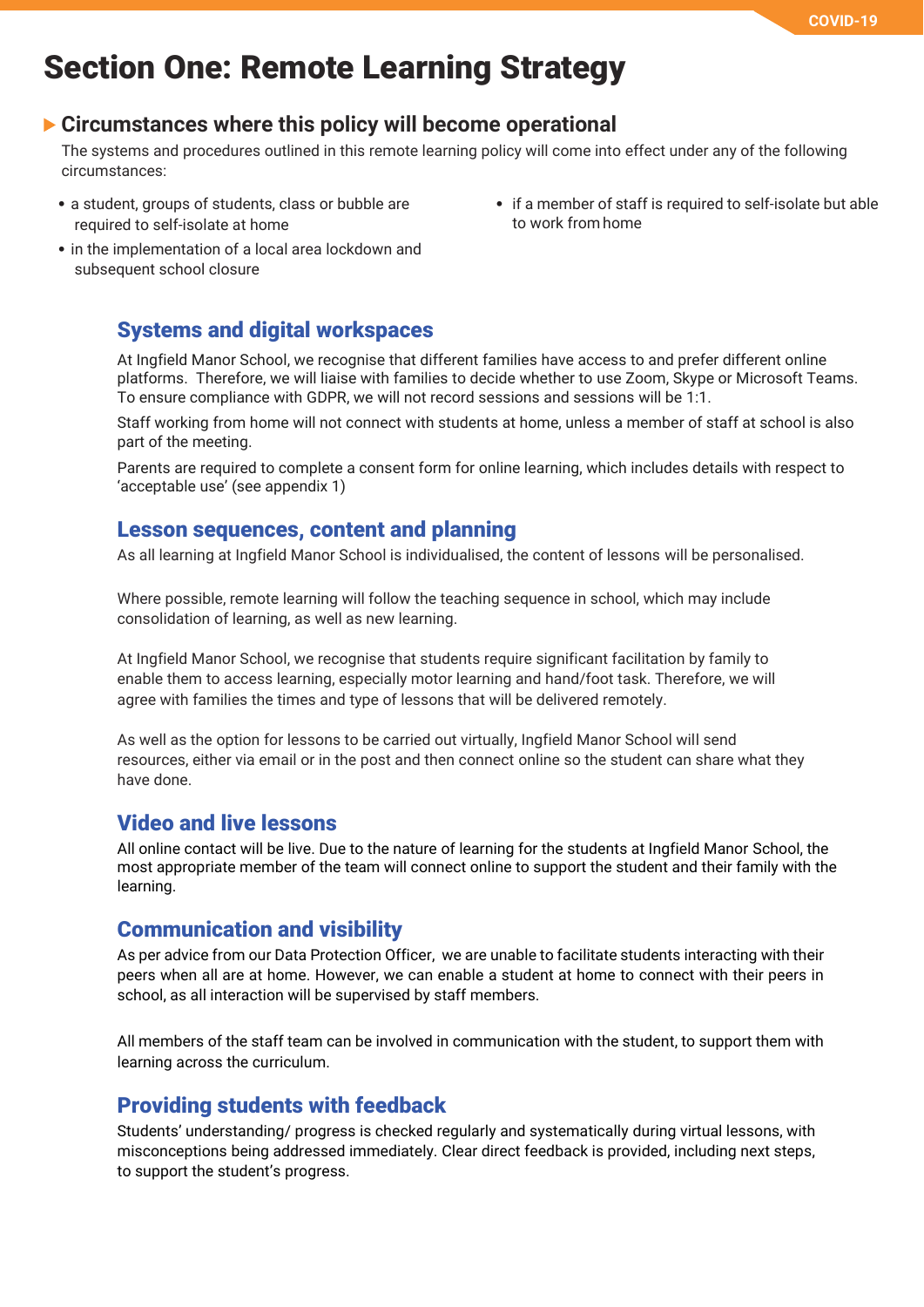When written work/a work product is produced by a student, feedback will be provided at the next communication. This will generally be verbal, to meet the needs of our students, although if appropriate, written feedback will be provided to enable the student to know how to develop their skills.

This formative assessment will be used to check understanding, as well as inform future planning.

#### **Student engagement**

Strategies will be personalised and familiar to students to support their engagement. Where students need sensory input to support their engagement every effort will be made to guide parents with respect to appropriate strategies and ensure they have any necessary sensory resources at home.

#### **Parental engagement**

At all times, there will be liaison with parents in respect of timing of sessions, as well as the best platform to use and whether online sessions, work sent home, or a mixture works best for the family.

Due to the SEN of our cohort of students, an expectation will be set whereby a responsible adult is required at home to facilitate the learning process for our students.

#### **Building independent skills**

At all times, learning will follow the Conductive Education ethos of enabling students to achieve to their full potential. Students will be encouraged to work as independently as possible, use problem solving and communication skills.

#### **Roles and responsibilities**

Heads of Department/Team Leaders are responsible for making initial contact with parents and agreeing most appropriate approach and length of sessions.

Teachers, conductors and therapists are responsible for providing resources and planning sessions.

All members of the team can connect with students and families to deliver sessions. They will send invites for the relevant online platforms and ensure that they connect at the pre-arranged time, to deliver planned sessions.

School staff are responsible for ensuring that no personal details of other students or staff are visible during any online contact.

Parents are responsible for ensuring that their child is available for prearranged sessions and supporting their child throughout any online sessions and with work that is sent home.

Parents are also responsible for ensuring that no personal details are visible during online contact; this includes photos of family.

School staff should ensure that parents have agreed to the acceptable use policy for virtual sessions.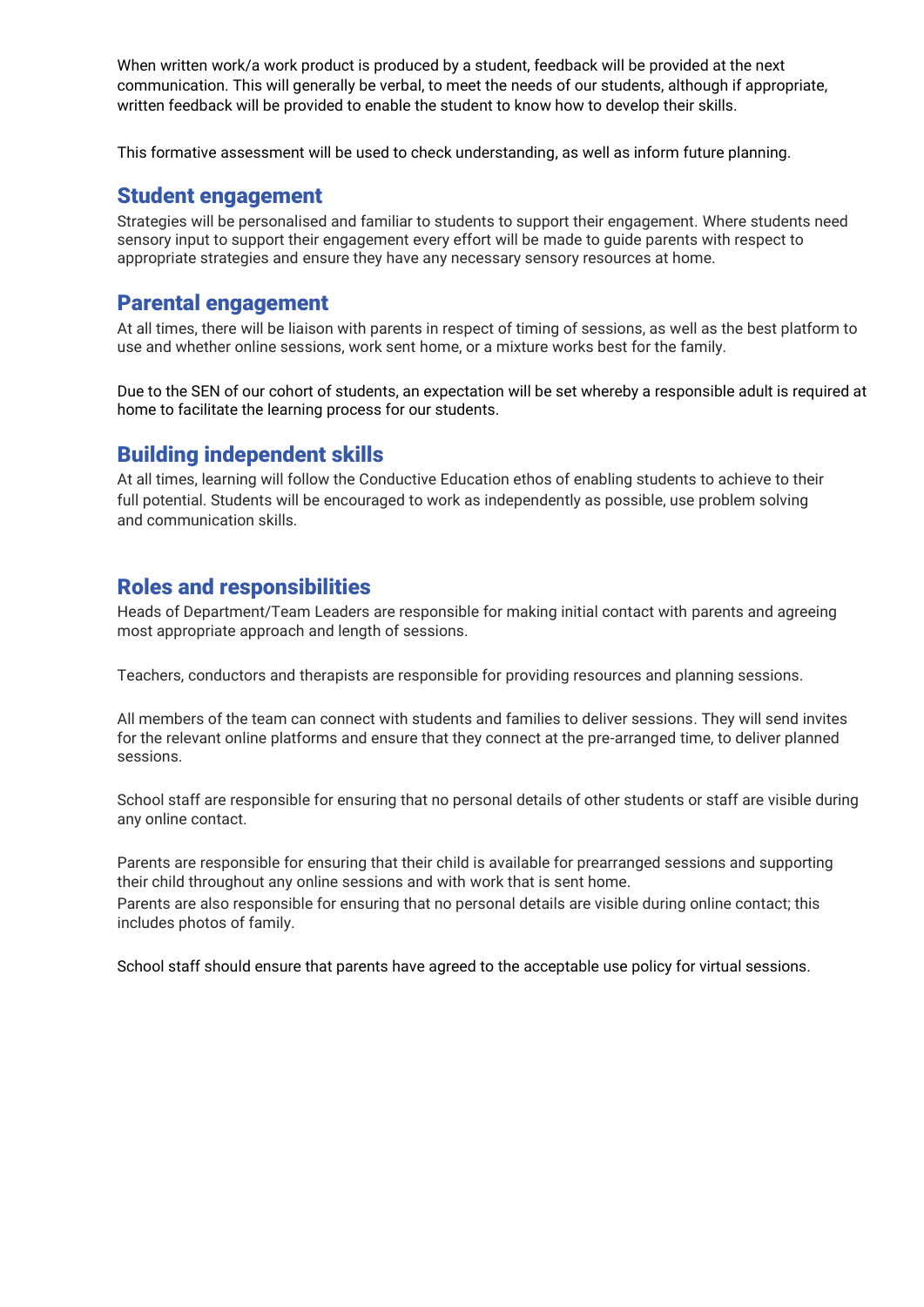## **Section Two: Safeguarding, Health and Safety Considerations**

### **Security and online safety**

Only staff working within school premises will make contact with students at home. An exception to this may be if a teacher is working from home, then they may run a session from home but the online session will be joined by a staff member based in school.

All sessions with be 1:1 unless a student at home connects with their peers at school. This will be prearranged with the parents of the student at home.

No personal details of any other students or staff will be visible from school during online sessions and parents are requested to ensure that no personal details are visible from home.

The school's internet is delivered securely by Ai Networks.

### **Promoting good digital citizenship**

Students that have access to their communication devices at home will be encouraged to use these in all online sessions, as it provides a real-life opportunity to practice their access skills.

As all sessions will be 1:1, the staff member will be monitoring all behaviour and if necessary, will deal with any unacceptable online behaviour, as this is also a really important real life learning opportunity.

#### **Screen time and being active**

As students require facilitation to access their devices, screen time will be monitored by parents.

Staff will plan and deliver activities that require students to be active, as per the Conductive Education approach, and to support their motivation. Ingfield Manor School recognises that our students may find it hard to engage with online learning, especially those with visual and hearing impairments. Therefore, the member of staff connecting with them and the activities planned will be familiar to the student.

### **Workload**

Wherever possible, activities planned for students working at home will be the same as those being delivered in school, to avoid the need for teachers/conductors/therapists to duplicate planning.

The delivering of sessions will be carried out by the most appropriate member of the team, which may be the teacher, team leader, a therapist or team member.

### **Wellbeing**

Online learning logs will be kept to monitor amount of work set, engagement from student and any other key information. All staff delivering sessions have up to date safeguarding training and know the procedures in place should any safeguarding issues or concerns around a student's wellbeing arise and to report this to a DSL.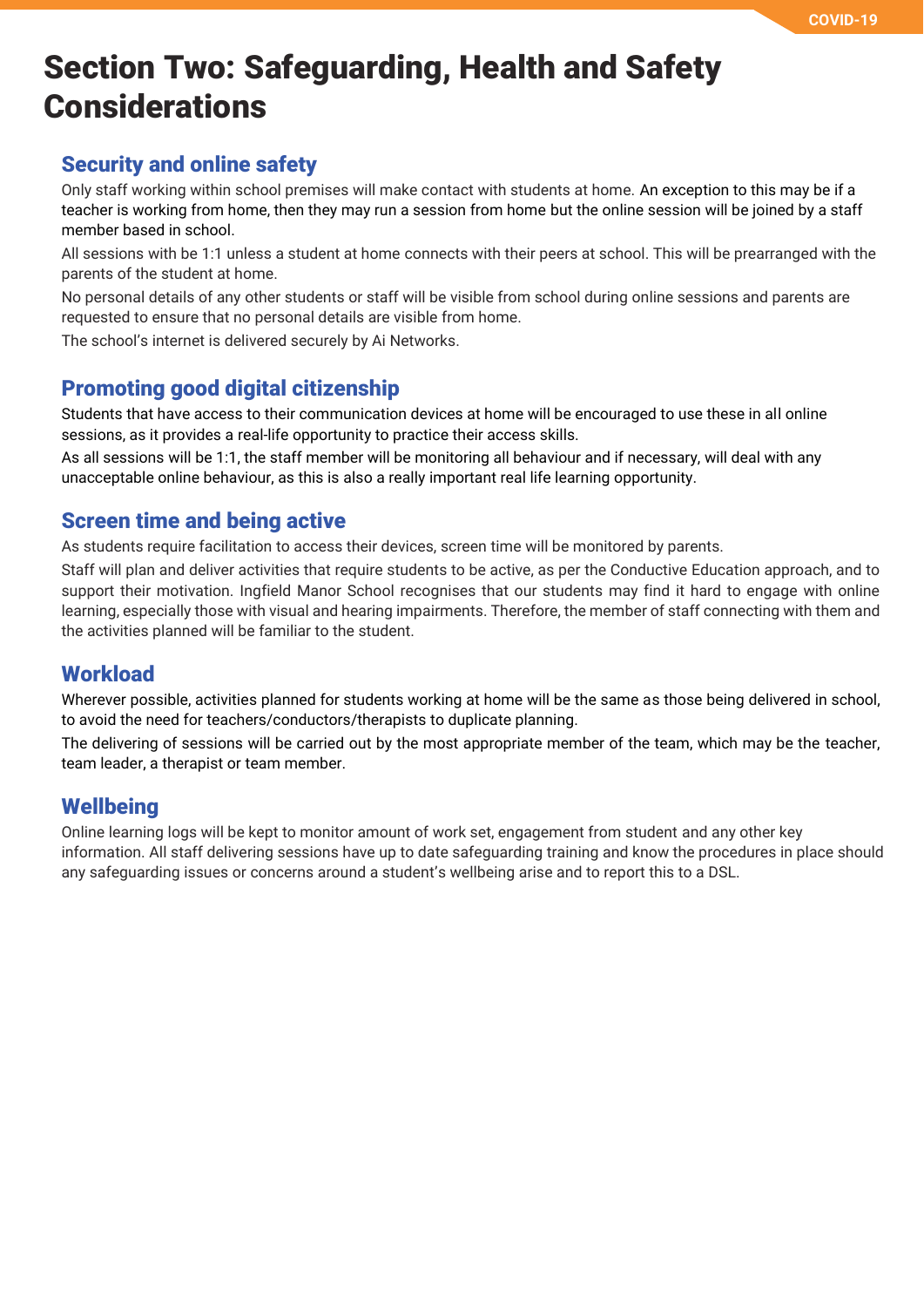## **Section Three: Software and Hardware**

### **Software**

Most students will require facilitation to access learning from home, whether virtually or work tasks sent to be completed at home.

All students have been sent log in details for Interactive Learning Diary and parents/students will be informed when new work is set and available.

Work may also be set via Oak National Academy - https://classroom.thenational.academy/ To complete some tasks, students may require access to the internet, as well as MS Office software. Parents will be consulted to establish if the required software is available.

#### **Hardware in school**

All staff will have access to a laptop with Skype, Microsoft Team and Zoom accessible. Staff will also have access to Microsoft Outlook to send emails and a printer to provide hard copies of work if required. The school's acceptable use policy, that all staff have signed, will be implemented at all times.

#### **Hardware for teachers when working from home**

All teachers will be using school laptops when working from home so similar level of governance in place. Teachers will have access to IT support through the in-school IT team, as well as Evercom.

#### **Students' access to technology at home**

Most students have their own devices which they can take home, subject to parents written agreement regarding insurance. If they don't have a portable device, school could lend the family a laptop to enable them to access virtual learning

 If necessary, Ingfield Manor can register for laptop assignment for up to 2 devices should any student be deemed clinically extremely vulnerable; have to self-isolate for a prolonged period of time and not have access to their own device. The principal can make this application through DFE.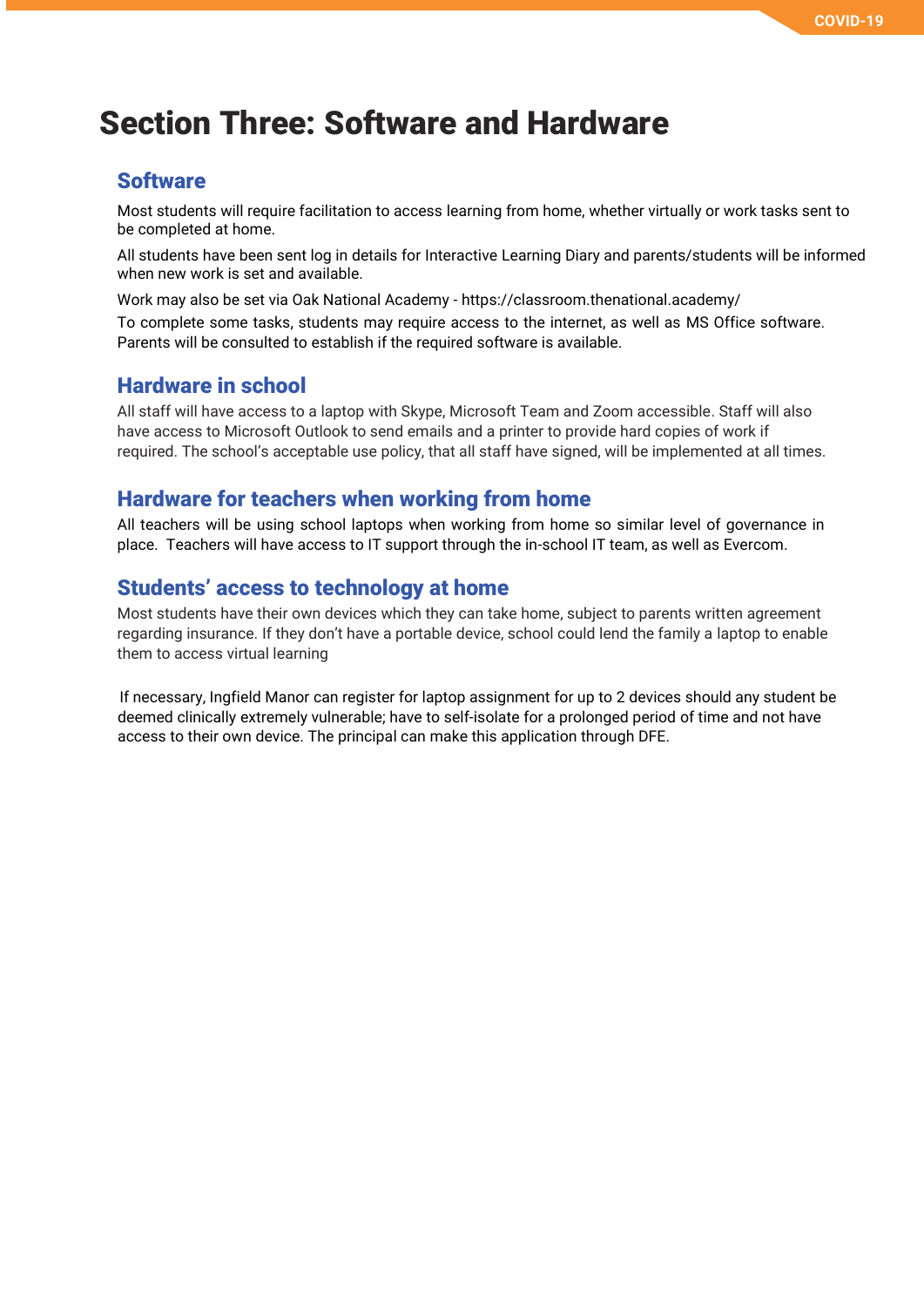Appendix 1





Remote Learning Protocol for Parents/Carers

**Maintaining contact with our children and young people (and their parents) whilst they are not in school is vitally important to provide pastoral support, as well as support home learning and to help ensure the children and young people are safe**.

The same safeguarding principles apply whether students are in school or contacted remotely. A list of useful links with respect to keeping your child safe online is provided on the attached sheet.

- I confirm I will be close at hand during remote sessions in order to support my child as needed
- I confirm that no siblings will be part of any video call.
- All parties involved will be appropriately dressed for the session.
- I will not live stream or record any video calls/sessions
- I accept that any contact will only be made during school hours
- I confirm I have adequate filter systems set up to protect my child online
- I will ensure that no personal information is visible in the background at home whilst participating in remote sessions
- I understand that whilst the school will take all possible measures to ensure sessions are secure, there remains a risk that sessions could be compromised by external parties. Should this happen, both the school and myself will shut the session down as quickly as possible

I agree to all of the above guidelines

Signed:

Name: